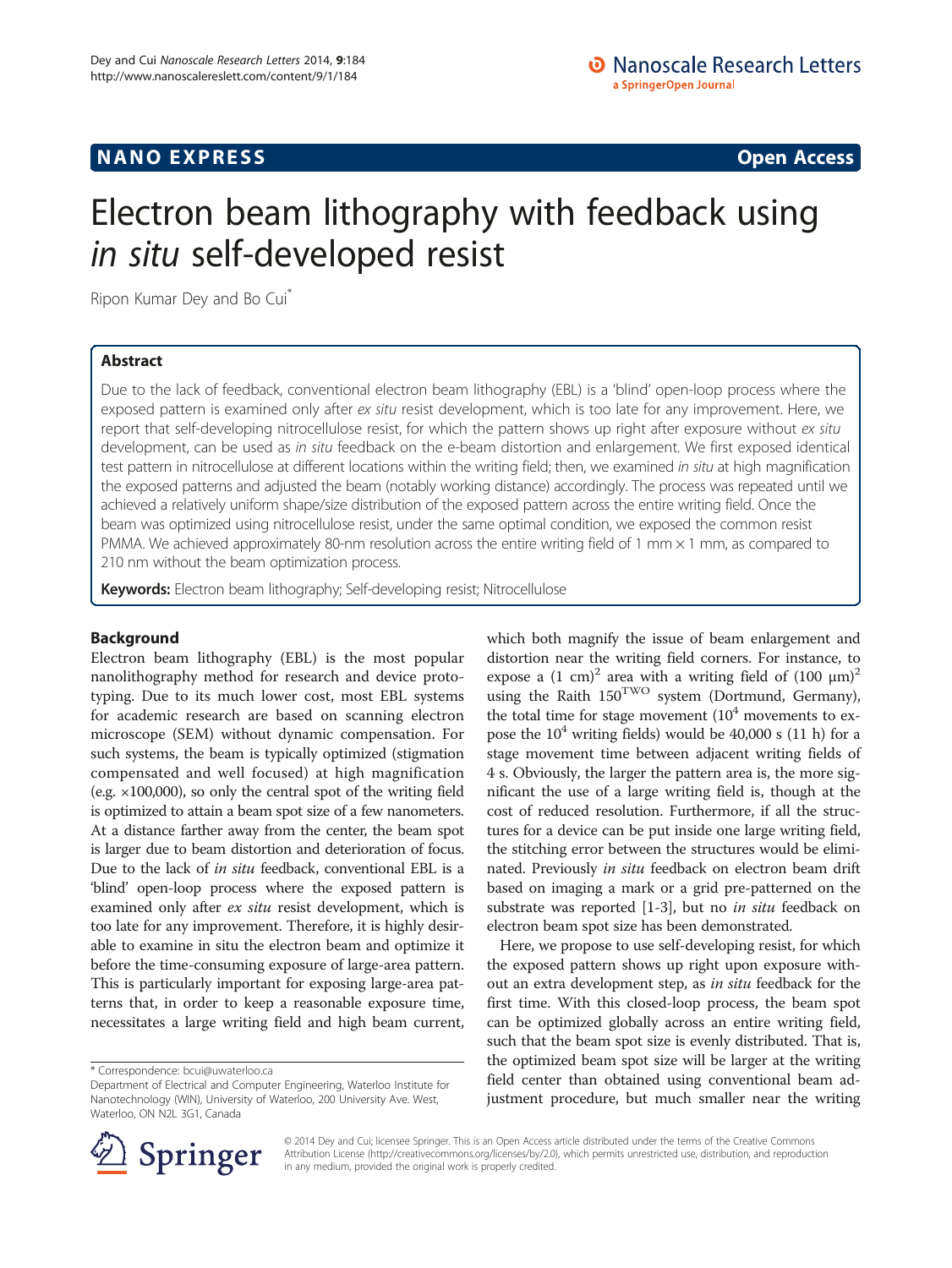field corners, thus allowing reasonably high-resolution patterning across the entire large writing field. Our procedure involves first writing test patterns in the self-developing resist at the center and corners within the writing field, analyzing them using SEM at high magnification, adjusting the electron beam (notably working distance and stigmation), and repeating the task until achieving a relatively uniform shape/size distribution across the entire writing field. Afterwards, under the same optimized beam condition, the exposure will be carried out to pattern the device using normal high-performance resist like PMMA. It is noted that here in situ optimization is important as otherwise the electron column condition would be different if one has to turn off the system to take out the exposed sample for ex situ development to examine the beam spot size at different locations. Obviously, the same self-developing resist can also be used as in situ feedback for optimizing writing field alignment to minimize the stitching error between adjacent fields, and we have reproducibly achieved nearly perfect (<50-nm stitching error) alignment with a large writing field of 1 mm  $\times$  1 mm [[4](#page-5-0)].

The *in situ* feedback is provided by self-developing resist, for which the exposed test pattern shows up and can be examined right after exposure by SEM at high magnification. This is in contrast to conventional resist that requires ex situ development using solvent or aqueous developer. Selfdeveloping electron or ion beam resists had been extensively studied in the 1980s. For instance, metal halides such as  $\text{AlF}_3$  are decomposed to form volatile fluorine gas upon electron beam exposure; thus, they behave as a positive self-developing resist [\[5](#page-5-0)-[9](#page-5-0)]. Similarly, nitrocellulose is decomposed upon exposure to electron or ion beam; thus, it is also a positive self-developing resist [\[10](#page-5-0)-[13](#page-5-0)]. However, those self-developing resists are nearly forgotten by the EBL community after their discovery. We believe this is because the metal halide resists suffer from extremely low sensitivity and inability to expose arbitrary structure other than very thin line and dot patterns since the decomposition product metallic Al cannot migrate far away from the directly exposed area, whereas nitrocellulose resist always leave behind a thick non-volatile residual layer. In fact, nitrocellulose was mostly used as an ion beam resist for which the residual layer is thinner because physical bombardment by ion beam can help remove the non-volatile species [\[14\]](#page-5-0). Though metal halides offer extremely high resolution, the film is found to be degraded by humidity after long (several weeks) exposure to air. More recently, ice and frozen carbon dioxide were shown to behave as an electron beam resist without the need of a development step [\[15-18\]](#page-5-0). However, they both require significant modification of the EBL system to maintain a low temperature, which greatly limits their application. Lastly, PMMA and ZEP resist have also demonstrated self-developing behavior, yet the resist thickness reduction due to over-exposure at approximately 15 times normal clearance dose was less than 30% of the original film thickness if without ex situ post-exposure thermal annealing [\[19\]](#page-5-0). Therefore, here, we have chosen nitrocellulose for the purpose of in situ feedback. As expected, it behaves like a positive resist since ebeam exposure can also generate secondary electrons to decompose the resist, as ion beam does, and the amount of residual layer is significant. However, a thick residual layer, though undesirable since it lowers SEM imaging contrast, is acceptable for the purpose of in situ feedback. Interestingly, nitrocellulose was also found to be developable using a solvent developer to give a mixed positive and negative tone behavior.

## Methods

As-purchased nitrocellulose (Sigma-Aldrich, St. Louis, MO, USA) was further diluted with pentyl acetate at 1:1 volume ratio, which gave a film thickness of 300 nm by spin coating. The film was then baked at 80°C for 5 min to drive away the solvent. To obtain the contrast curve of the nitrocellulose resist, we exposed an array of large squares each with 5  $\mu$ m  $\times$  5  $\mu$ m at 20 keV with exponentially increasing doses using a Raith  $150^{\text{TWO}}$  electron beam lithography system. As a self-developing resist, nitrocellulose displays a positive tone right after exposure. It is also interesting to investigate whether the exposed resist can be developed using a solvent, for which we tried to develop the resist using pentyl acetate and observed a mixture of positive and negative tone behavior. The contrast curves with and without solvent development were measured using atomic force microscope (AFM), with the film thickness measured by Dektak profilometer (Veeco Instruments Inc., Plainview, NY, USA). For the case with solvent development, the development time was long enough to remove all the resist in the unexposed area. In the contrast curves, the remaining resist thickness was normalized to the film thickness after spin coating and baking. In order to investigate the high resolution capability of nitrocellulose resist, periodic line array with a period of 600 nm was exposed at 20 keV over a broad line dose range and subsequently coated with 30 nm Cr for SEM imaging.

For electron beam optimization across a large writing field, we first followed the standard process to adjust the beam at a high magnification of  $\times$  50,000. Then, we exposed, with exponentially increasing line doses of 30 to 500 nC/cm for nitrocellulose, the test pattern containing five identical designs at the writing field center and four corners, respectively. Here, a large writing field of 1 mm  $\times$  1 mm obtained at a low magnification of  $\times$  100 was chosen. Afterwards, we examined the exposed pattern at high magnification, which naturally revealed a well-defined structure at the writing field center but poorly defined ones at the corners. This is because,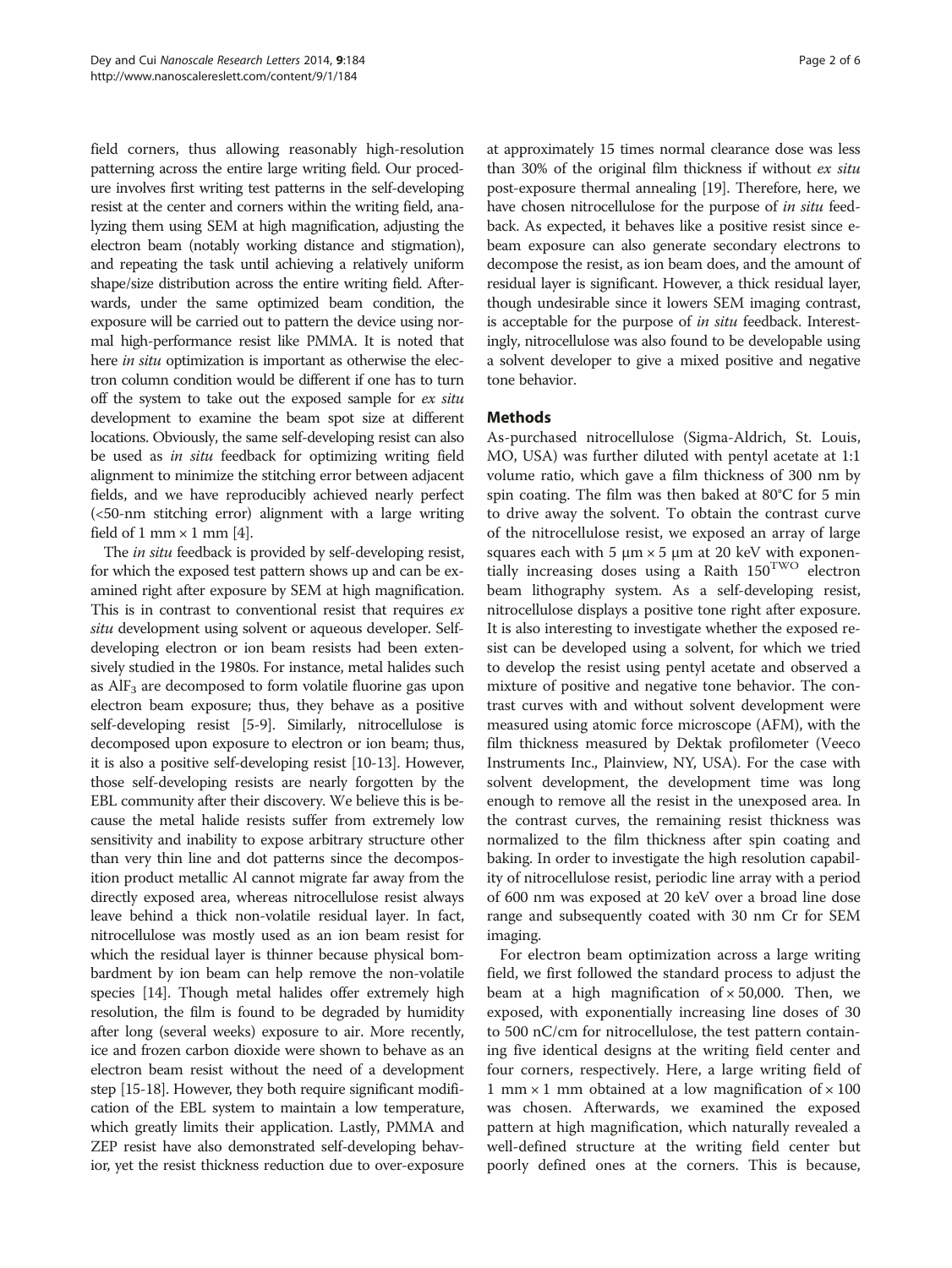when the center is well focused, the corners are actually greatly defocused because the distance from the electron objective lens to the corner is longer than to the center. Next, the same procedure was repeated at a new location, but with an increased working distance value (the working distance value was entered manually, without physically raising or lowering the stage). At this increased working distance value, the writing field center will be defocused, but the corners will become less defocused. In principle, the stigmation values can also be finely tuned, but here we focus our effort on optimizing the working distance. After several iterations, similar exposed line widths were observed at the writing field center and corners, which suggests that an optimal working distance was achieved to give a relatively uniform exposed pattern across the entire writing field. To verify the effectiveness of our method, under the optimal exposure parameters, we exposed the high-resolution resist PMMA (100-nm thickness, coated on silicon that was mounted beside the wafer coated with nitrocellulose) at line dose of 400 to 3,300 pC/cm. Note that the optimal exposure parameters remain valid as long as the aperture size (that determines the depth of focus as well as beam current) and working distance remain the same (if the sample is at a height level different from the nitrocellulose film, the stage can be raised/lowered to obtain roughly the same working distance). After development using the standard developer MIBK:IPA (1:3) for 40 s, the pattern was coated with 10-nm Cr and examined by SEM.

#### Results and discussion

## Exposure properties of nitrocellulose with and without ex situ solvent development

Figure 1 shows the contrast curves for nitrocellulose exposed at 20 keV without ex situ development (Figure 1a) and with pentyl acetate development for 60 s (Figure 1b). As expected, for both cases, a thick residual layer of nearly approximately 20% of the original film thickness was left behind even at very high exposure doses. Consequently, nitrocellulose is not a useful electron beam resist for pattern transfer purpose, but it is acceptable for the purpose of providing in situ feedback for electron beam lithography. As a self-developing resist, the sensitivity (defined as the dose for 50% remaining thickness) is about 2,000  $\mu$ C/cm<sup>2</sup>. The sensitivity is about 10 times lower than PMMA (clearing dose approximately 200  $\mu$ C/cm<sup>2</sup> at 20 keV), but again this is not a serious drawback for our purpose since the time to expose the test pattern is short enough. As for the contrast, one cannot derive a meaningful value from the contrast curve, yet clearly the nitrocellulose resist has a low contrast, which makes it unsuitable for exposing high-resolution dense pattern. Nonetheless, it is capable of delineating high-



resolution sparse pattern for which proximity effect is insignificant, as seen in Figure [2](#page-3-0)a that shows a resolution down to 15 nm. Actually, another very low contrast resist SU-8 has also achieved a high resolution of 24 nm [[20](#page-5-0)].

After additional solvent development, the contrast curve (Figure 1b) shows a mixed behavior, rather than a simple positive or negative tone behavior. At very low exposure doses, since the unexposed resist is soluble in pentyl acetate developer whereas electron beam exposure decomposed the resist to generate less soluble decomposition product, the resist exhibited a negative tone. At higher doses, on the one hand, the resist was increasingly decomposed and vaporized with increasing doses, which led to the tendency of positive tone; on the other hand, as the degree of decomposition increased, the decomposition product became less soluble in the solvent developer, resulting in the tendency of negative tone after solvent development. As a consequence of those two competing trends, there exists a turning point exposure dose (approximately 1,200  $\mu$ C/cm<sup>2</sup>) that gave a maximum remaining thickness. Such an exposure behavior can lead to complex structure as shown in Figure [2](#page-3-0)b,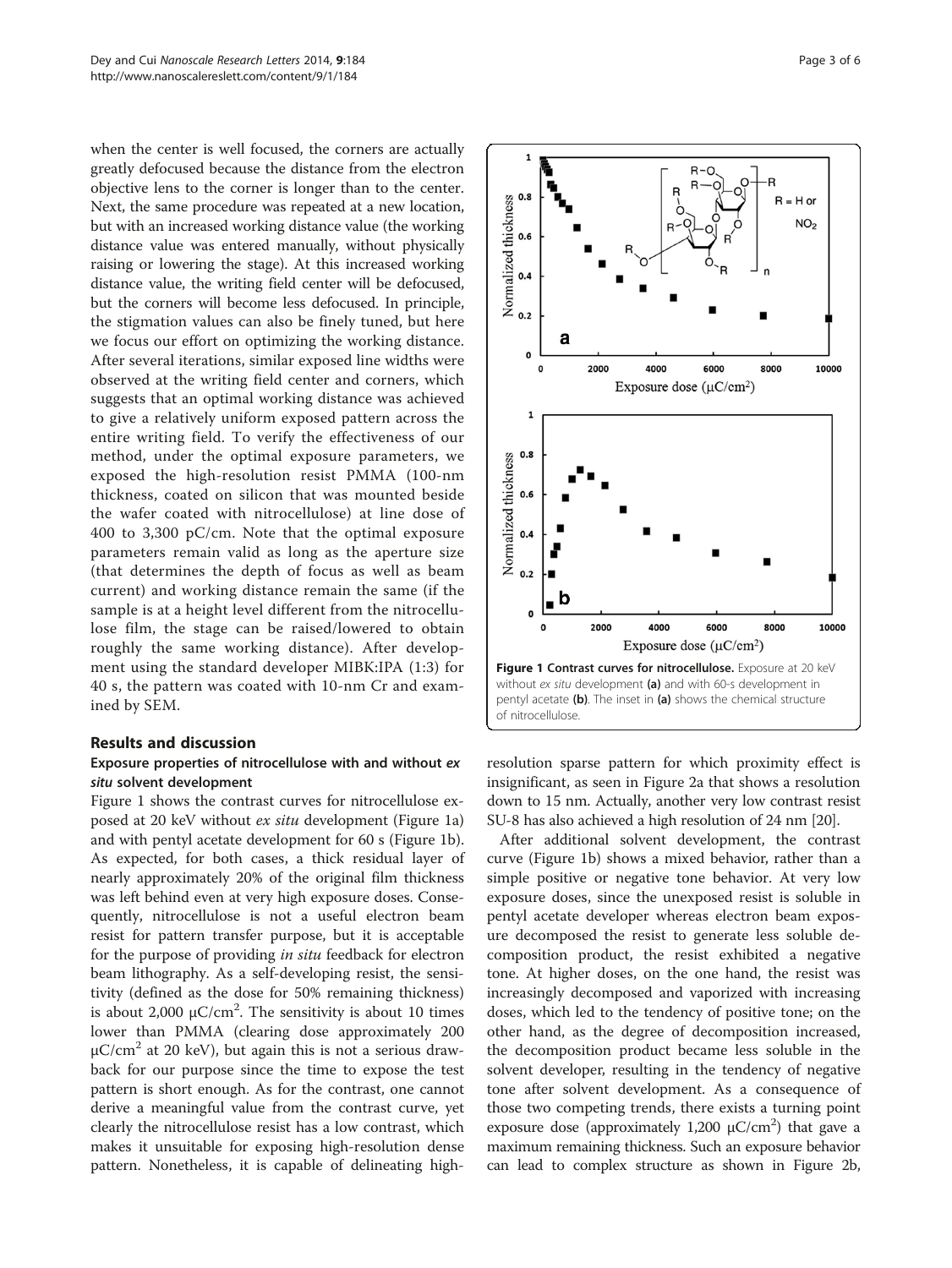

<span id="page-3-0"></span>

which is due to proximity exposure at the surrounding area beyond the directly exposed area. In fact, such kind of mixed exposure property is well known for a long time for PMMA that displays a positive tone at low doses and becomes a negative tone at approximately 10 times higher doses [[21](#page-5-0)], which was also employed to generate complex structures [\[22](#page-5-0)]. Though less known, another popular resist ZEP-520A actually also exhibits a mixed tone behavior just like PMMA [\[23\]](#page-5-0). However, unlike PMMA and ZEP for which the negative tone behavior appears only after roughly 10 times higher doses, for nitrocellulose, the negative tone behavior proceeds the positive tone, and the dose ranges for the two tones have a large overlap and thus they are not clearly separated.

## E-beam working distance optimization using nitrocellulose resist

Figure 3a illustrates the pattern design within the 1 mm × 1 mm writing field that consists of five identical wheelstructure array at the center and four corners, respectively, with the inset showing the wheel-structure array having



exponentially increasing line doses from the upper left to the lower right wheel. A broad range of exposure dose is critical because a relatively low dose is needed to reveal the high resolution capability when the beam is well focused, yet a high dose is essential to self-develop the resist to a certain visible depth when the beam is seriously enlarged. The wheel design is advantageous as it contains lines along various directions, which ensures that some lines (those roughly along the beam spot elongation direction when there is severe astigmatism) would be adequately self-developed to become visible under SEM.

Figure 3b,c shows two wheel structures at the center and corner, respectively, when the electron beam was well focused at the writing field center with a working distance of 8 mm. As expected, the center wheel (50 nm-wide line at a dose of 34 nC/cm) was well defined, whereas the corner one (315-nm-wide line at a dose of 34 nC/cm, developed to a small depth) was seriously blurred. Here, the SEM image has a low contrast, which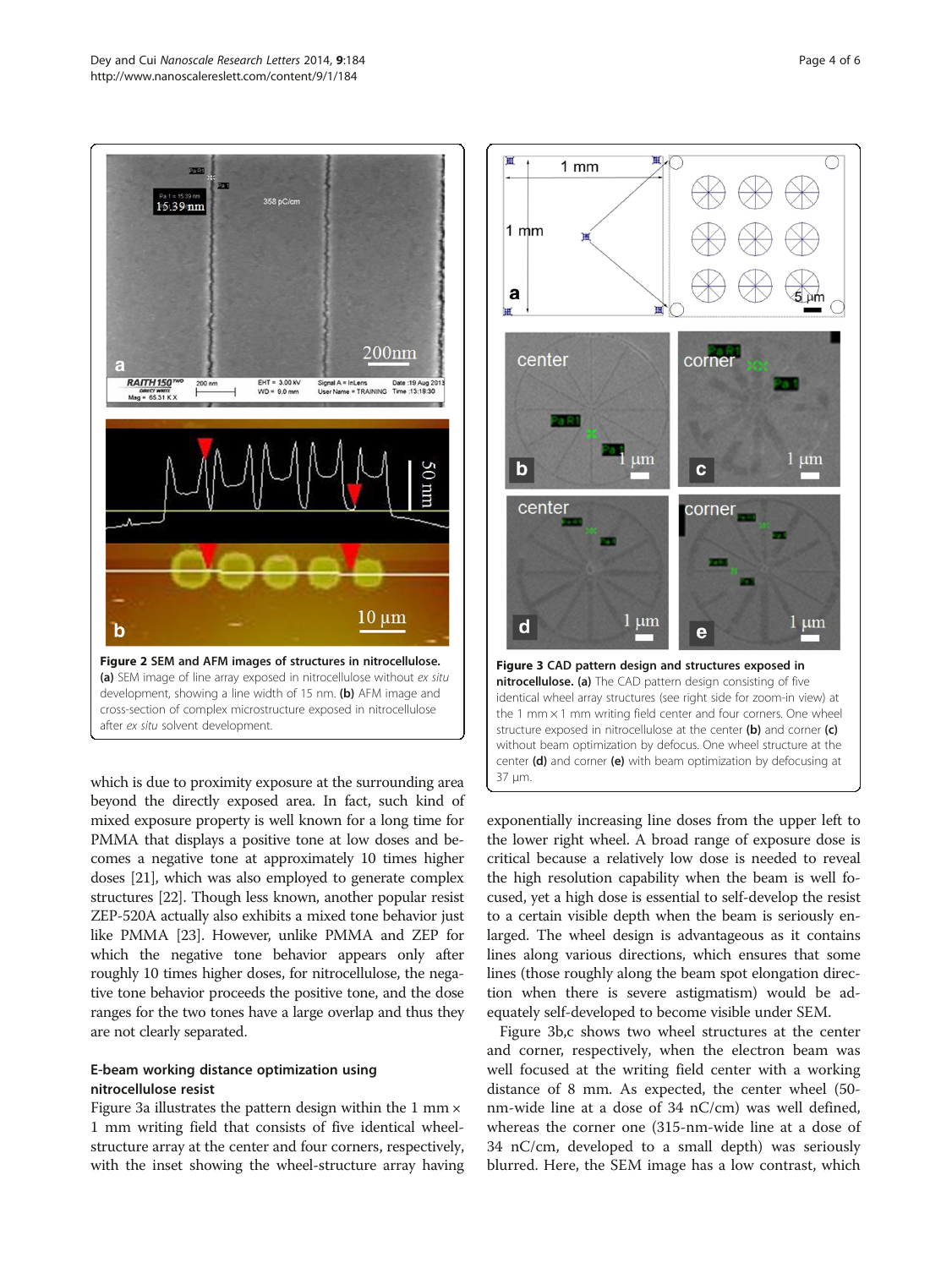<span id="page-4-0"></span>

is because of the low yield of secondary electrons for the polymer resist at 20 kV (the imaging acceleration voltage has to be the same as the exposure voltage in order to maintain a consistent electron column condition). The contrast could be improved by coating the resist with a thin metal island film that allows vaporization of the decomposed resist through the island film. After several iterations with increasing working distance values, we achieved relatively uniform pattern definition at a defocus value of 37 μm (i.e., working distance 8.037 mm), as shown in Figure [3d](#page-3-0),e for the two wheel structures at the center and corner, respectively. As a simple estimation, the distance from the electron object lens to the writing field center is 8 mm, whereas that from the lens to the writing field corner is  $(8^2 + 0.5^2 + 0.5^2)^{1/2} = 8.031$  mm or 31 μm farther than to the writing field center, which is in the same order as our optimal defocus value. Clearly, the optimal defocus value and the degree of improvement using our method depend on the depth of focus, which is inversely proportional to the aperture size and proportional to the working distance. Our approach would be less effective when the depth of focus is high that leads to less beam broadening and distortion at writing field corners. However, high depth of focus means either the aperture size is small that results in long exposure time because beam current is roughly proportional to the square of

|  |  | Table 1 The resulting Cr line width as a function of exposure dose with or without beam optimization |  |
|--|--|------------------------------------------------------------------------------------------------------|--|
|--|--|------------------------------------------------------------------------------------------------------|--|

| Line dose<br>(nC/cm) | Well focused at<br>the center (nm) | Well focused at the corner (nm)                                  | Defocused at the<br>center (nm)   | Defocused at the<br>corner (nm)       |
|----------------------|------------------------------------|------------------------------------------------------------------|-----------------------------------|---------------------------------------|
| 0.4                  | 42                                 | Resist not developed to the bottom due to beam broadening at the | Resist developed<br>to the bottom | Resist not developed<br>to the bottom |
| 0.56                 | 43                                 | writing field corner, thus no Cr pattern after liftoff           |                                   |                                       |
| 0.79                 | 47                                 |                                                                  |                                   |                                       |
| 1.10                 | 51                                 |                                                                  | 78                                | 84                                    |
| 1.15                 | 62                                 |                                                                  | 89                                | 91                                    |
| 2.15                 | 70                                 |                                                                  | 120                               | 128                                   |
| 3.01                 | 91                                 | 210                                                              | 127                               | 138                                   |
| 4.21                 | 108                                | 251                                                              | 146                               | 152                                   |
| 5.90                 | 117                                | 272                                                              | 167                               | 172                                   |